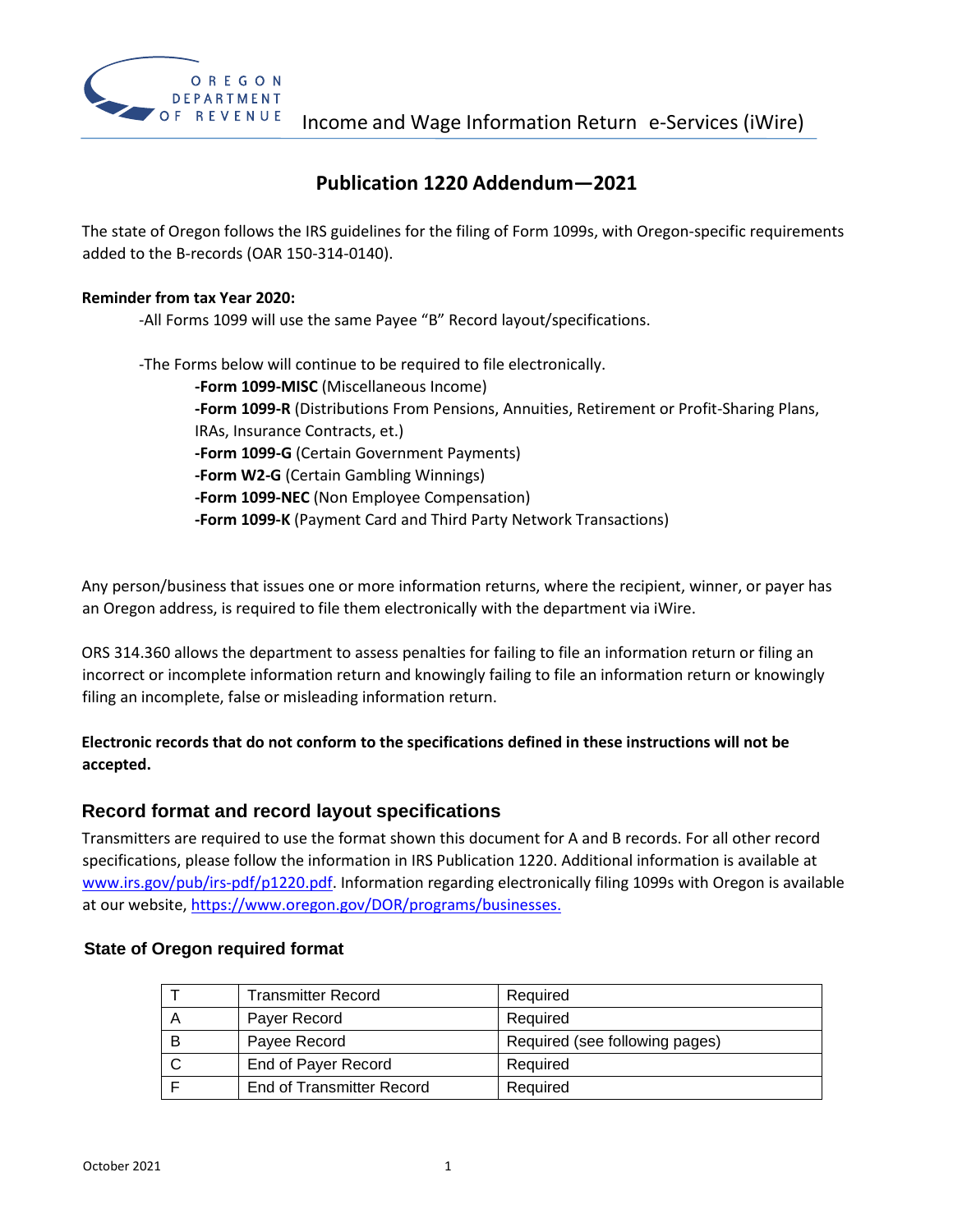

Oregon does not accept withholding information on magnetic media or in other formats. File size is limited to 150MB and the file must be in .txt format only. The transmission is encrypted so the file itself need not be.

For technical questions concerning electronic filing, email us at *iwire.dor@dor.oregon.gov*. You can also reference to the frequently asked questions and troubleshooting guide posted on our website at www.oregon.gov/dor/business.

#### **Important information**

**All** money fields follow SSA record specification rules:

- Must contain only numbers.
- No punctuation.
- No signed amounts (high order signed or low order signed). Include both dollars and cents with the decimal point assumed (example: \$59.60 = 00000005960). Do not round to the nearest dollar (example: \$5,500.99 = 00000550099).
- Right-justify and zero-fill to the left
- Any money field that has no amount to be reported must be filled with zeros, not blanks.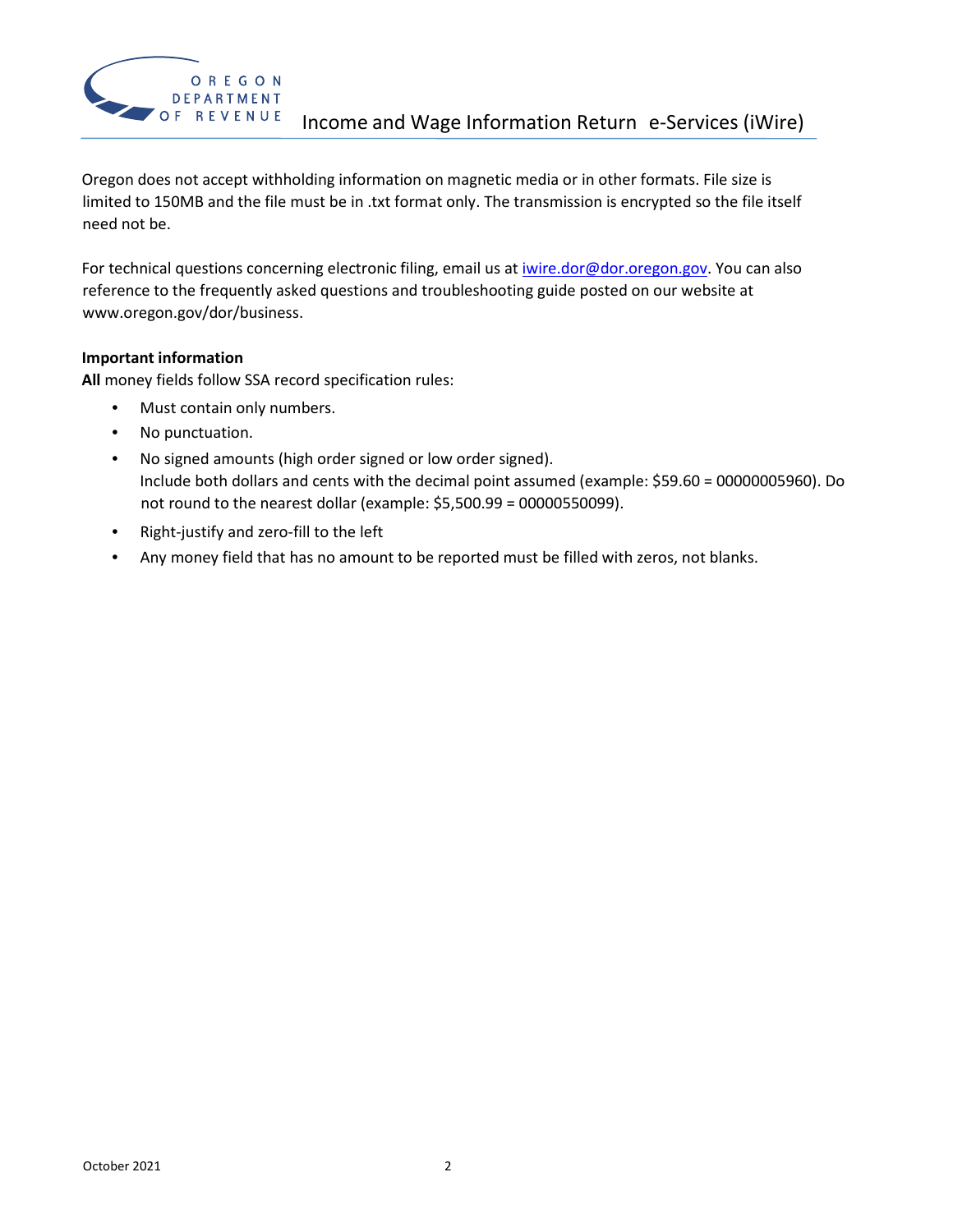

# **Payer A Record for All Forms**

| <b>Field</b><br><b>Position</b> | <b>Field Title</b> | Length |             | <b>Description/Remarks</b>                                                                                                                                                                                                                                                                                                                                     |                |
|---------------------------------|--------------------|--------|-------------|----------------------------------------------------------------------------------------------------------------------------------------------------------------------------------------------------------------------------------------------------------------------------------------------------------------------------------------------------------------|----------------|
| 663                             | Type of TIN        | 1      |             | This field is used to identify the taxpayer<br>identification number (TIN) in positions 12-20 as<br>either an employer identification number (EIN), a<br>social security number (SSN), an individual<br>taxpayer identification number (ITIN) or an adoption<br>taxpayer identification number (ATIN). Enter the<br>appropriate code from the following table: |                |
|                                 |                    |        | <b>TIN</b>  | <b>Type of Account</b>                                                                                                                                                                                                                                                                                                                                         | Code           |
|                                 |                    |        | <b>EIN</b>  | A business, organization,<br>some sole proprietors or<br>other entity                                                                                                                                                                                                                                                                                          | 1              |
|                                 |                    |        | <b>SSN</b>  | An individual, including<br>some sole proprietors                                                                                                                                                                                                                                                                                                              | $\overline{2}$ |
|                                 |                    |        | <b>ATIN</b> | An individual required to<br>have a taxpayer<br>identification number but<br>who is not eligible to obtain<br>an SSN                                                                                                                                                                                                                                           | $\overline{2}$ |
|                                 |                    |        | <b>ITIN</b> | An adopted individual prior<br>to the assignment of a SSN                                                                                                                                                                                                                                                                                                      | $\overline{2}$ |
|                                 |                    |        | N/A         | If the type of TIN is not<br>determinable, enter a blank                                                                                                                                                                                                                                                                                                       | <b>Blank</b>   |
|                                 |                    |        |             |                                                                                                                                                                                                                                                                                                                                                                |                |